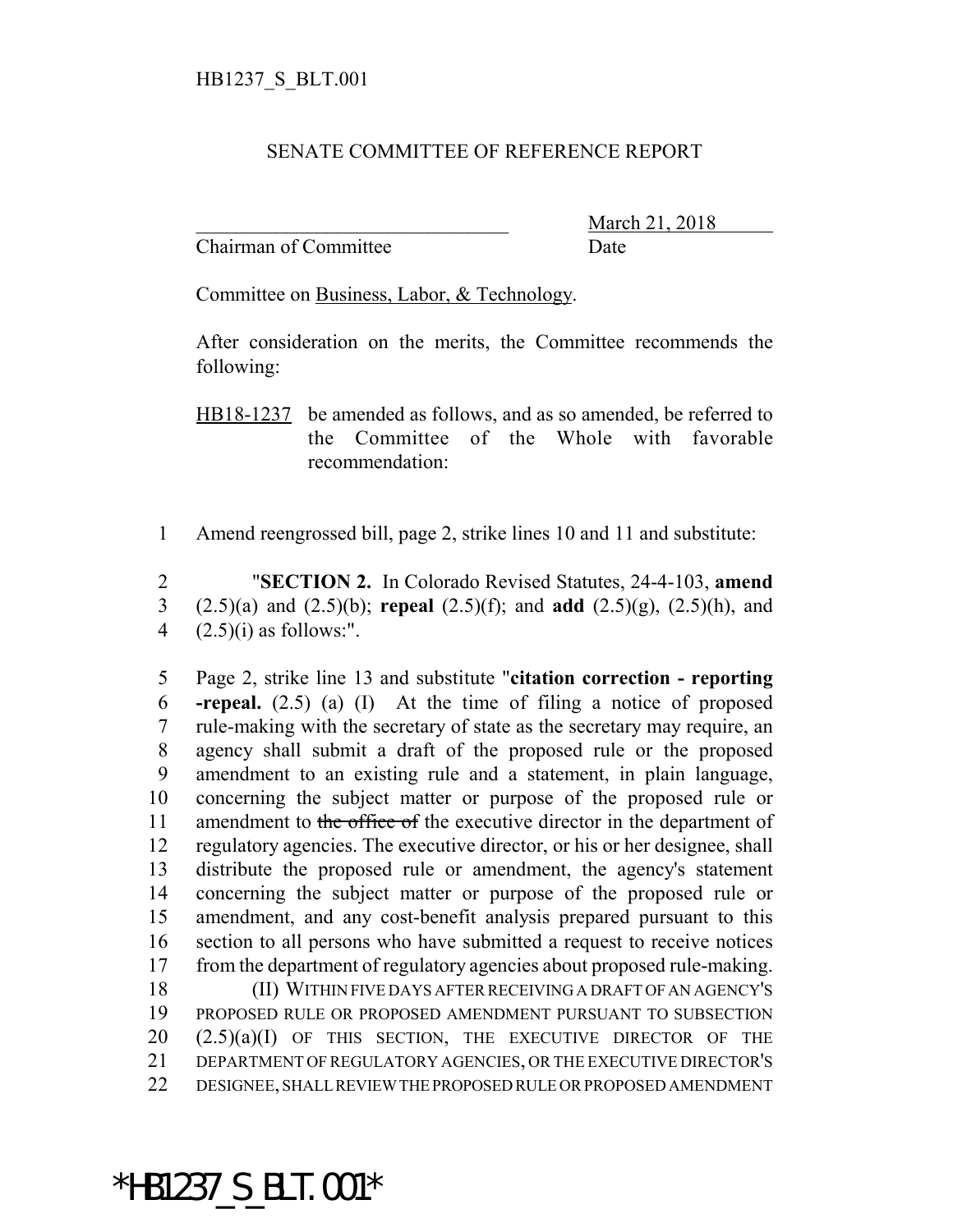TO DETERMINE IF ANY PORTION OF IT CONSTITUTES A SIGNIFICANT REGULATORY ACTION. IF THE EXECUTIVE DIRECTOR OR THE EXECUTIVE DIRECTOR'S DESIGNEE DETERMINES THAT ANY PORTION OF THE PROPOSED RULE OR PROPOSED AMENDMENT CONSTITUTES A SIGNIFICANT REGULATORY ACTION, HE OR SHE SHALL SEND A COPY OF THE PROPOSED RULE OR PROPOSED AMENDMENT, ALONG WITH AN EXPLANATION WHY IT CONSTITUTES A SIGNIFICANT REGULATORY ACTION, TO THE OFFICE. AT LEAST TEN BUSINESS DAYS BEFORE THE AGENCY'S HEARING ON THE PROPOSED RULE OR PROPOSED AMENDMENT, THE DIRECTOR OF THE OFFICE OR THE DIRECTOR'S DESIGNEE, IN COLLABORATION WITH THE AGENCY, SHALL CONDUCT A COST-BENEFIT ANALYSIS OF THE PROPOSED RULE OR 12 PROPOSED AMENDMENT PURSUANT TO SUBSECTION  $(2.5)(a)(V)$  OF THIS SECTION AND SHALL SEND THE COST-BENEFIT ANALYSIS TO THE EXECUTIVE DIRECTOR AND TO THE AGENCY. THE AGENCY SHALL MAKE THE COST-BENEFIT ANALYSIS AVAILABLE TO THE PUBLIC BY POSTING IT ON THE AGENCY'S OFFICIAL WEBSITE. THE EXECUTIVE DIRECTOR, OR THE EXECUTIVE DIRECTOR'S DESIGNEE, SHALL POST THE ANALYSIS ON THE DEPARTMENT OF REGULATORY AGENCIES' OFFICIAL WEBSITE.

 (III) Any person may, within five BUSINESS days after publication of the notice of proposed rule-making in the Colorado register, request that the department of regulatory agencies require the agency submitting 22 the proposed rule or amendment to prepare a cost-benefit analysis. The executive director, or his or her designee, shall determine, after 24 consultation with the agency proposing the rule or amendment, whether 25 to require the agency to prepare a cost-benefit analysis. If the executive director, or his or her designee, determines that a cost-benefit analysis is 27 required, THE DEPARTMENT SHALL REQUIRE the agency shall TO complete a cost-benefit analysis at least ten BUSINESS days before the hearing on the 29 rule or amendment, shall make the analysis available to the public by 30 posting the analysis on the agency's official website, and shall submit a copy to the executive director OF THE DEPARTMENT or his or her designee. The executive director, or his or her designee, shall post the analysis on the department of regulatory agencies' official website.

 (IV) By filing an additional notice published in the Colorado register, the agency may postpone the hearing on the rule or amendment 36 to comply with the requirement to complete the THAT ANY cost-benefit analysis REQUIRED PURSUANT TO SUBSECTION (2)(a)(II) OR (2)(a)(III) OF 38 THIS SECTION BE COMPLETED at least ten days before the hearing. Failure 39 to complete a requested IF A cost-benefit analysis IS REQUIRED FOR A 40 PROPOSED RULE OR AMENDMENT pursuant to this subsection  $(2.5)$ , shall 41 preclude the adoption of such THE AGENCY SHALL NOT ADOPT THE rule or

\*HB1237 S BLT.001\*  $-2$ -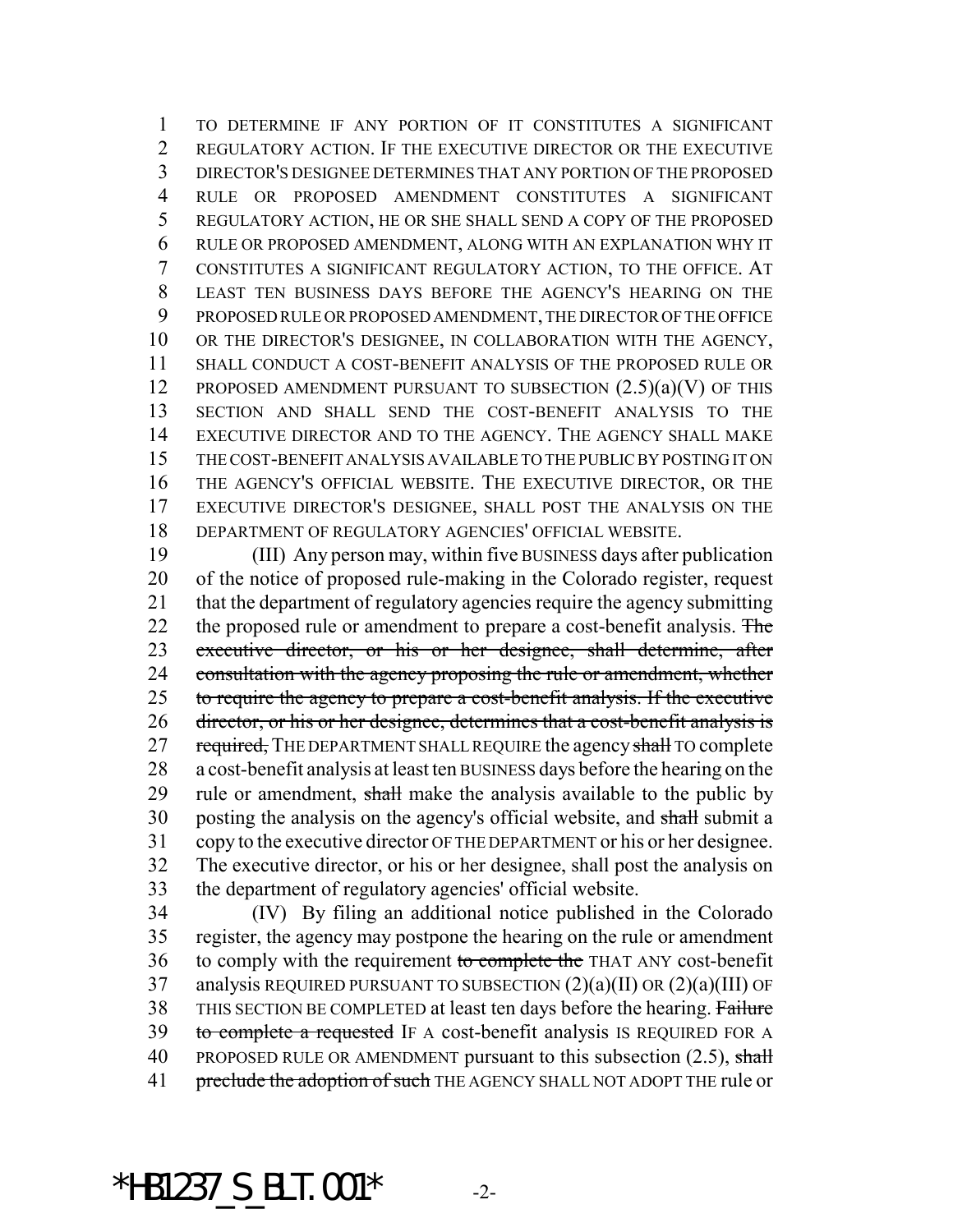1 amendment Such UNTIL THE COST-BENEFIT ANALYSIS HAS BEEN COMPLETED.

3 (V) A cost-benefit analysis, shall WHETHER CONDUCTED BY THE OFFICE IN COLLABORATION WITH AN AGENCY, OR SOLELY BY THE AGENCY, MUST include the following:

6  $(H)(A)$  The reason for the rule or amendment;

 (II) (B) The anticipated economic benefits of the rule or 8 amendment, which shall include INCLUDING economic growth, the creation of new jobs, and increased economic competitiveness;

10 (III) (C) The anticipated costs of the rule or amendment, which 11 shall include INCLUDING the direct costs to the government to administer the rule or amendment and the direct and indirect costs to business and other entities required to comply with the rule or amendment;

 (IV) (D) Any adverse effects on the economy, consumers, private markets, small businesses, job creation, and economic competitiveness; and

 $(W)$  (E) At least two alternatives to the proposed rule or amendment that can be identified by the submitting agency, THE OFFICE, or a member of the public, including the costs and benefits of pursuing each of the alternatives identified.

21 (b) The executive director OF THE DEPARTMENT OF REGULATORY AGENCIES, or his or her designee, OR, FOR A COST-BENEFIT ANALYSIS 23 CONDUCTED PURSUANT TO SUBSECTION  $(2.5)(a)(II)$ , THE DIRECTOR OR THE DIRECTOR'S DESIGNEE, shall study the cost-benefit analysis and may urge the agency to revise the rule or amendment to eliminate or reduce the negative economic impact. The executive director, or his or her designee, may inform the public about the negative impact of the proposed rule or the proposed amendment to an existing rule.

29 (f)  $(H)$  This subsection  $(2.5)$  is".

Page 3, after line 7 insert:

 "(h) (I) NOTWITHSTANDING SECTION 24-1-136 (11), THE EXECUTIVE DIRECTOR OF THE DEPARTMENT OF REGULATORY AGENCIES OR THE EXECUTIVE DIRECTOR'S DESIGNEE SHALL, ON AN ANNUAL BASIS, PREPARE A REPORT SUMMARIZING THE COST-BENEFIT ANALYSES CONDUCTED IN THE PREVIOUS TWELVE-MONTH PERIOD, INCLUDING:

(A) THE NUMBER OF COST-BENEFIT ANALYSES PREPARED;

 (B) THE AGENCIES FOR WHICH ONE OR MORE COST-BENEFIT ANALYSES WERE PREPARED;

(C) A SUMMARY OF ANY PROPOSED RULE OR PROPOSED

\*HB1237 S BLT.001\*  $-3$ -